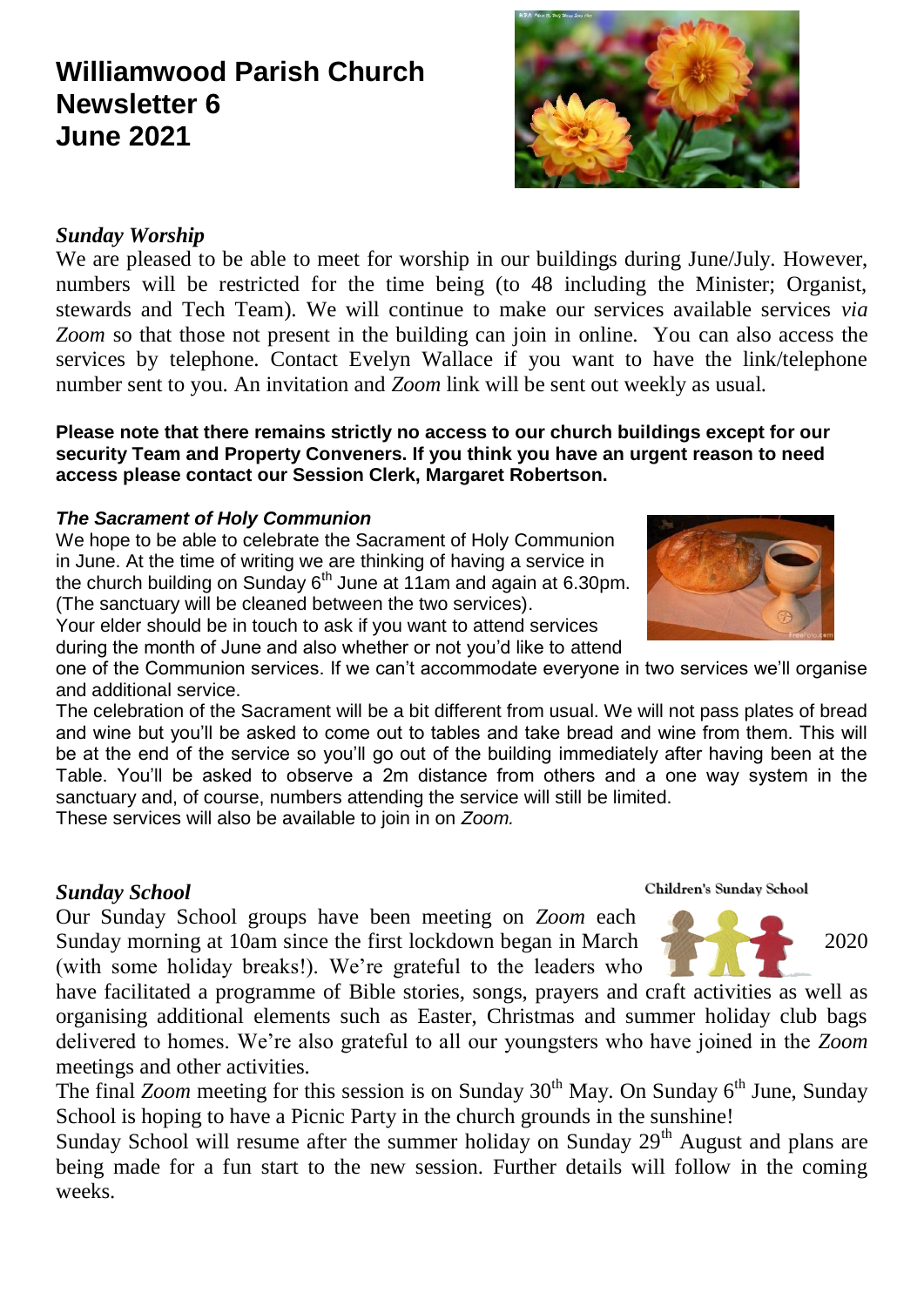#### *New Leaders Wanted*

As we plan for a return to Sunday School activities, on the last Sunday in August, we're still not sure if we'll be meeting in person, online or a mix of the two.

However, whichever way children and leaders meet together we're looking for folks to join our existing team of leaders. The more folk we have, the easier it is to organise an informal rota enabling leaders to play a role while also juggling working hours and holidays

If you think you could help in Sunday School - or if you'd like more information - please contact Maureen McCulloch, Sunday School Coordinator

# *Doors Open becomes Out Doors*

As the weather get brighter and warmer (hopefully!) you are welcome to use the benches outside our church building as a resting place and a spot to enjoy your take away tea/coffee. You may meet others there doing the same. Please ensure you observe appropriate physical distancing and abide by restrictions on numbers as they apply at the time.

## *Post-Easter Bible Study*

At the beginning of June, Clarkston Churches Together are offering a short Bible Study series with a creation/ecological theme. The Study will meet for five weeks and the times for each meeting will be:

**Sunday 6th June Evening at 7:30 pm** - facilitated by Rev. Nicholas Taylor (St. Aidan's), Dr. Sheena Wurthmann (Netherlee & Stamperland) & Rev. Scott Blythe (Netherlee & Stamperland)

**Tuesday 8th June Morning at 10:30 am** - facilitated by Rev. Jan Mathieson (Williamwood) and Rev. Jerry Eve (Busby)

**Thursday 10th June Afternoon at 2:30 pm** - facilitated by Rev. Jeanne Roddick (Greenbank) and Pastor Iain McCallum (Cartsbridge).

The meetings will be online and possibly in person if restrictions allow and a variety of times will be offered. It is hoped that groups will contain people from a mix of congregations. All interest should be directed to Rev. Scott Blythe at [SBlythe@churchofscotland.org.uk.](mailto:SBlythe@churchofscotland.org.uk)

For the event, all people need to have a copy of the 'Caring for Creation' booklet. An order for these has been completed and they should be available in the week running up to the first set of meetings.



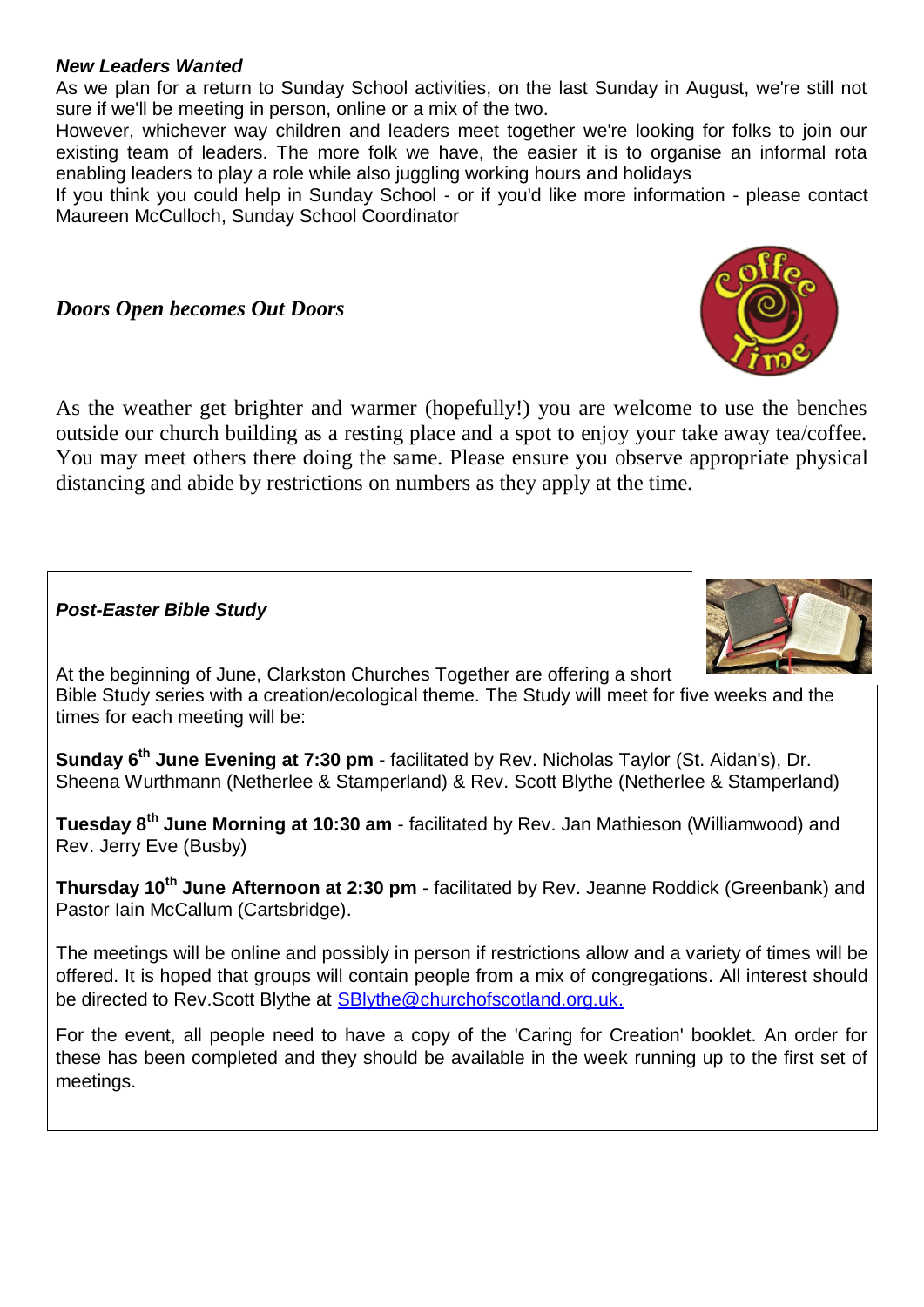*Christian Aid* 



Many of you enjoyed the service at the end of Christian Aid week in which Val Brown (of Williamwood and Christian Aid) took part along with Ross McGhee and Anne Clark (our Christian Aid Co-ordinators) and others.

We're grateful, to, to all those on the Tech Team who worked hard to make sure all the elements of the service were in place and accessible in the sanctuary and on *Zoom.*

It is still possible to make a donation to the work of Christian Aid and you can do this by following the instructions on the Christian Aid website.

To mark the 75<sup>th</sup> Anniversary of Christian Aid, a book of prayers has been produced and one of the contributors is Rev Graham McGeoch (son of Moira & Jerry). You can purchase a copy of the book via the Christian Aid website.

## **Art Exhibition & Sale**

We said in last month's Newsletter that we would let everyone know the final result for the Clarkston Committee's Art Show, which this year was an online event running for the whole of April. We are pleased to say that 64 paintings valued at £10,019 were sold. As always, both professional and amateur artists had taken part and they were donating 1/3<sup>rd</sup> of the selling price of the paintings to Christian Aid. Between the sale of the paintings, the income from the prize draw and donations received the total amount raised was £3,542 – a great effort.

## **Christian Aid Week**

This year's Christian Aid Week was from Monday  $10^{th}$  to Sunday  $16^{th}$  May. Thank you to the members of the congregation who handed in a donation – £229 was raised. We also know that some members donated online either via Christian Aid's website or the Clarkston Committee's eenvelope and we thank them as well.

If you were at Church on the Sunday at the end of Christian Aid Week, either in the sanctuary or via Zoom, you will have heard Val Brown's inspiring talk about the work of Christian Aid and the difference that is being made in the lives of the poor in many countries across the world. By supporting the work of Christian Aid we are part of these changes.

The quiz which was held during that week was very good, well organised by the local Committee's Chairman, Mark Allan of Greenbank.

Talking of the local Committee Chairman, we were saddened to hear that the previous Chairman, Alex Mackie, passed away a couple of weeks ago. We're sure some of you would have known Alex, either from Christian Aid events especially the Art Exhibition at the Carmichael Hall, or from his time as the Provost of East Renfrewshire. Alex had been the Chairman for about 5 years but had to stand down earlier this year due to ill health.

There are no events currently planned but once something has been organised we will let you know.

#### *Anne Clark 644 4776 Ross McGhee 638 4883*

*Christian Aid Representatives*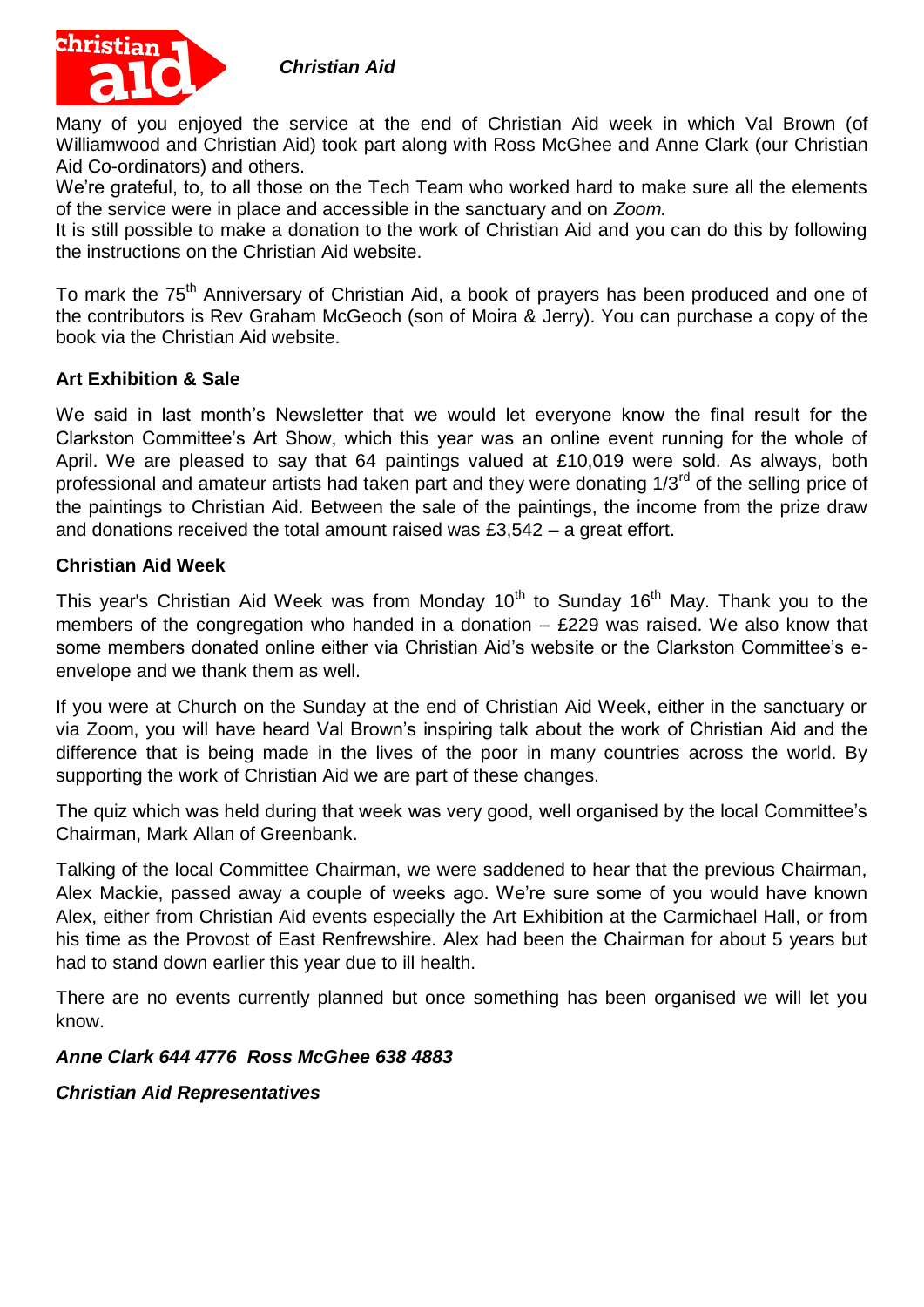# *Williamwood Book Club*

A number of people have shown an interest in forming a Book Club to share recommendations about books to read and to share thoughts about books they have enjoyed reading.



The first meeting will take place outside the front of the church on Monday  $7<sup>th</sup>$  June at 2.30pm. There are some benches available to sit on but please feel free to bring your own chairs or rugs – and your own tea/coffee. If there are more than 8 people (or the number that restrictions allow at the time) we'll divide into two groups.

If weather is inclement the meeting will be rearranged.

#### *Forthcoming Meetings*

Wed  $9<sup>th</sup>$  June at 7.30pm (on Zoom) – Kirk Session Tuesday 15th June at 7pm (on Zoom) – Glasgow Presbytery Tuesday 22nd June at 7.30pm – Kwenderana Partnership Group

## **Prayer Requests for the Diocese of Hyderabad.**

The Diocese of Hyderabad is twinned with the Presbytery of Glasgow.

 The pandemic has had devastating financial consequences as the Diocese has been unable to collect rent. The result is that they are struggling to pay staff – clergy and office and community workers alike. They have survived thus far by taking out loans but this isn't sustainable. Please pray that a financial solution can be found soon.

 The Diocese has launched a new clinic, caring for poor and marginalised Christians in the Mirpurkhas region. The Barnabas Fund in the UK has helped make this happen. Please pray for the smooth running of the clinic and that it is able to reach those who need it most.

 The Barnabas Fund has also helped fund 20 scholarships for poor and disadvantaged students. Please pray that these students can make the most of their studies despite the difficult circumstances.

• Bishop Kaleem John and some other senior staff in the age brackets of 50-80 have been vaccinated and the rest of the staff are waiting for their turns as per their age brackets. Please pray for a successful rollout of the vaccine across the country.

 Churches across the Diocese are struggling to keep going during this continued lockdown. While they have been allowed to remain open for worship, very few people have been able to attend church because of travel restrictions. Please pray that churches are able to stay open and connected with their congregations, offering support to the most vulnerable.

#### **Call for a ceasefire to protect Palestinians and Israelis**

The last week has seen the worst violence between Israel and the Palestinians since 2014. And the conflict escalated further still over the weekend as Sunday became the deadliest day so far.As I write this the cycle of violence spirals out of control, with many innocent Palestinians and Israelis dead, wounded or simply exhausted with fear. **'It is terrifying here. This time is not like any time before. Bombs are everywhere, my kids did not sleep since yesterday.** These are the words of Feda'a, a mother to small children and staff member at one of our partner organisations in Gaza. This cannot continue. Join us in calling on the UK government to pursue an immediate ceasefire. Stand in solidarity with all Palestinian and Israeli victims of violence today. Link to Christian Aid campaign. Simply copy and paste into your browser:

https://www.christianaid.org.uk/get-involved/campaigns/stand-palestinians-and-israelis-callceasefire-today?utm\_source=christianaid&utm\_medium=email&utm\_content=img-body-hero-IsraelPalestine.